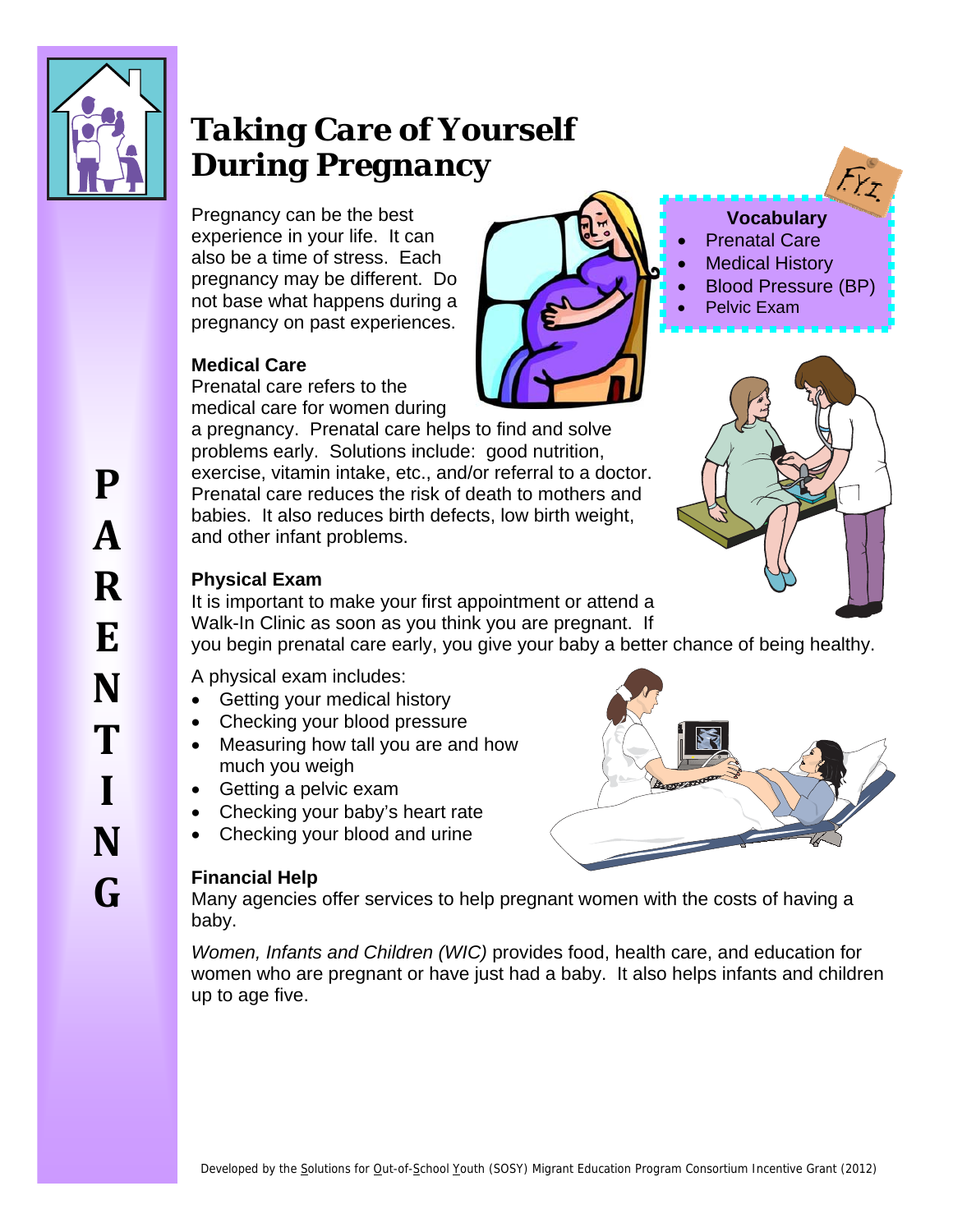

*Department of Social and Health Services*: The Department of Social and Health Services helps people obtain health care and other support services.

*Farmworkers Medical Clinic*: Many of the communities with farmworkers and have a Farmworkers Clinic. These clinics help anyone with a need, even if they cannot pay. If you do not have health insurance, you pay what you can afford. Some people who work at these clinics speak English and Spanish.

## **Emotions During Pregnancy**

Pregnancy can cause many emotional and physical changes. You may have trouble controlling your feelings. It is important to remember to talk about this with your care provider. You can discuss concerns, your fears, or whatever is important to you. Every question you may have is important. Do not be afraid to ask your care provider.



### **Vocabulary & Definitions**

**Prenatal Care: the medical care for women before and during pregnancy.** 

- **Medical History:** information a [physician](http://en.wikipedia.org/wiki/Physician) collects by asking questions, either of the patient or someone who knows the person. The doctor uses this information to make a diagnosis.
- **Blood pressure (BP):** the [pressure](http://en.wikipedia.org/wiki/Pressure) [blood](http://en.wikipedia.org/wiki/Blood) makes against the walls of [blood vessels.](http://en.wikipedia.org/wiki/Blood_vessel) It is an important measure of a person's health.
- **Pelvic exam:** a [physical examination](http://en.wikipedia.org/wiki/Physical_examination) of the [female](http://en.wikipedia.org/wiki/Female) [organs](http://en.wikipedia.org/wiki/Organ_(anatomy)).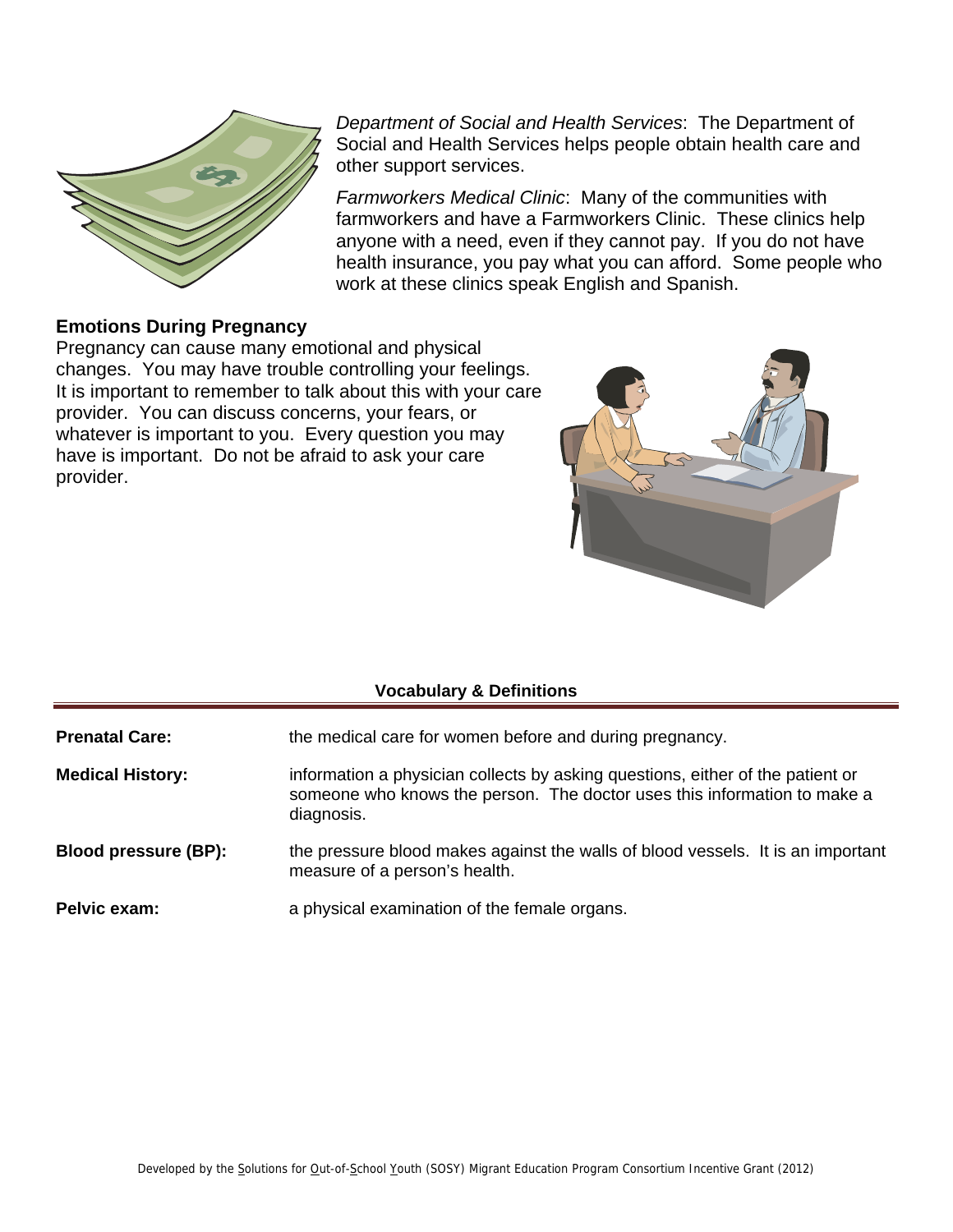#### Lesson Plan

**Purpose of lesson:** To recognize the importance of early medical care

**Essential question:** Why is seeking prenatal care early in the pregnancy important? **Goals:**

- Students will be able to discuss the importance of early medical care
- Students will create a poster or flyer that depicts the message of the importance of early prenatal care
- Students will identify local agencies that can help meet their needs when seeking prenatal care

#### **Differentiated Instruction:**

- All student material will be bilingual
- Students will receive verbal and written directions
- Students will view a sample flyer of product to be produced
- Students will leave with their finished product (flyer), list of local agencies and two handouts

#### **Materials needed** Chalk board and chalk, or dry erase board and dry erase markers Poster paper or legal size paper (for flyer) **Scissors •** Glue sticks Markers Health magazines and/or pregnancy magazines Pamphlets on pre‐natal pregnancy Sample flyers List of local agencies (WIC, DSHS and Farm Workers Clinic), if available in area **Elements Activities Notes Preparation** • Introduce the topic. Time: 5 minutes ● Distribute the Pre-Assessment. Time: 5‐8 minutes 1. "Why do you think it is important to have medical care?" 2. Write individual answers on the board. Let student finish the assessment. Ask for volunteers to share some answers. Have the students keep their assessment. **Instructions** Distribute and read the student lesson, "Taking Care of Yourself During Pregnancy" together. Time: 15 minutes • Students can have the choice to either create a poster or flyer (Teacher can make the choice of only offering one choice) Time: 15 minutes • Presentation Time: 5 minutes • The teacher will explain the bold faced words as they appear. • The teacher will ask the students to team up into pairs, distribute the materials, and hand out the directions. • The teacher will explain what the students are to create and show an example using the poster paper and/or flyer. • The end product will depict the importance of early pregnancy medical (prenatal) care. **Concept Check** ● Conduct Post-Assessments Time: 5‐10 minutes Handouts Time: 5 minutes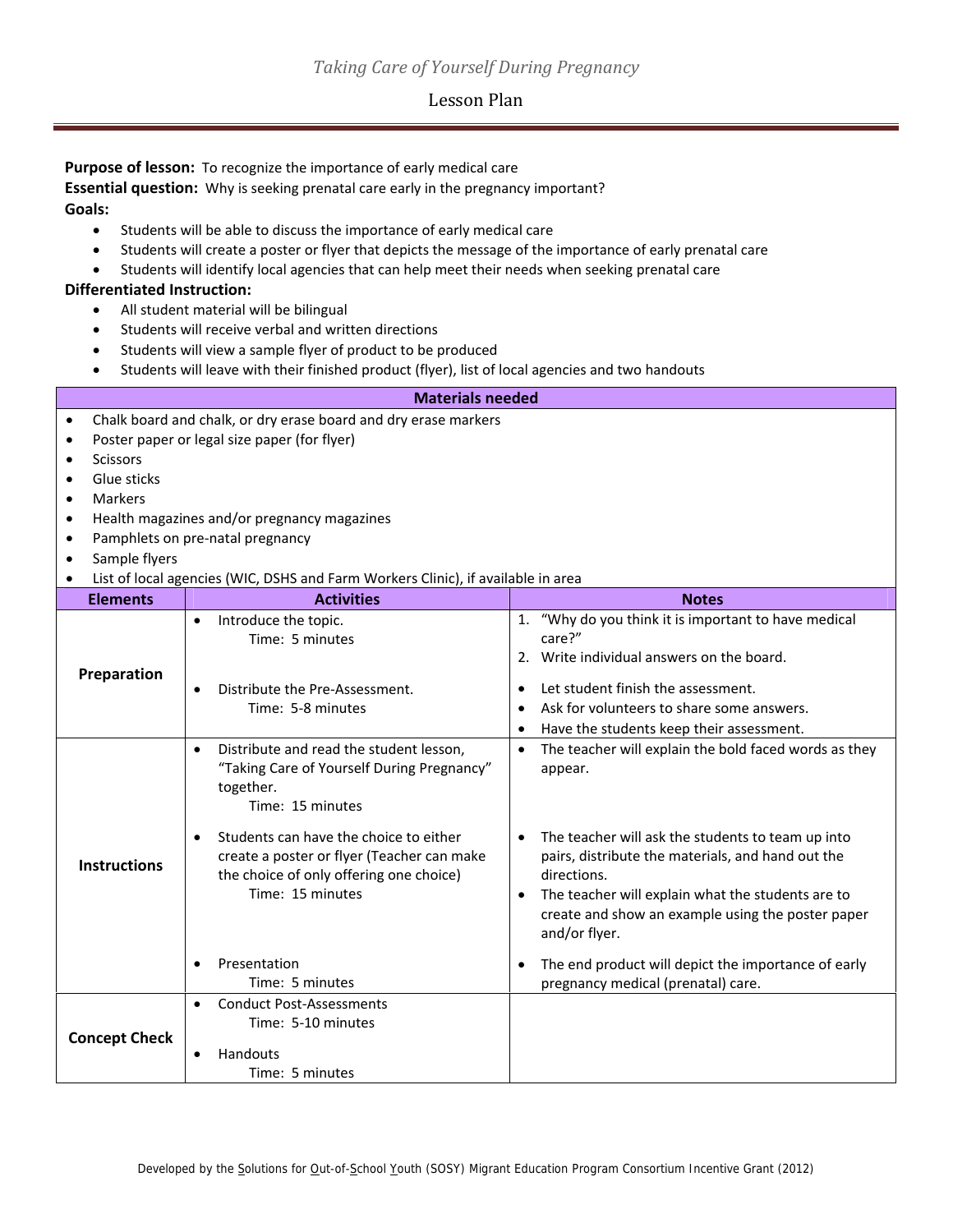#### Activity

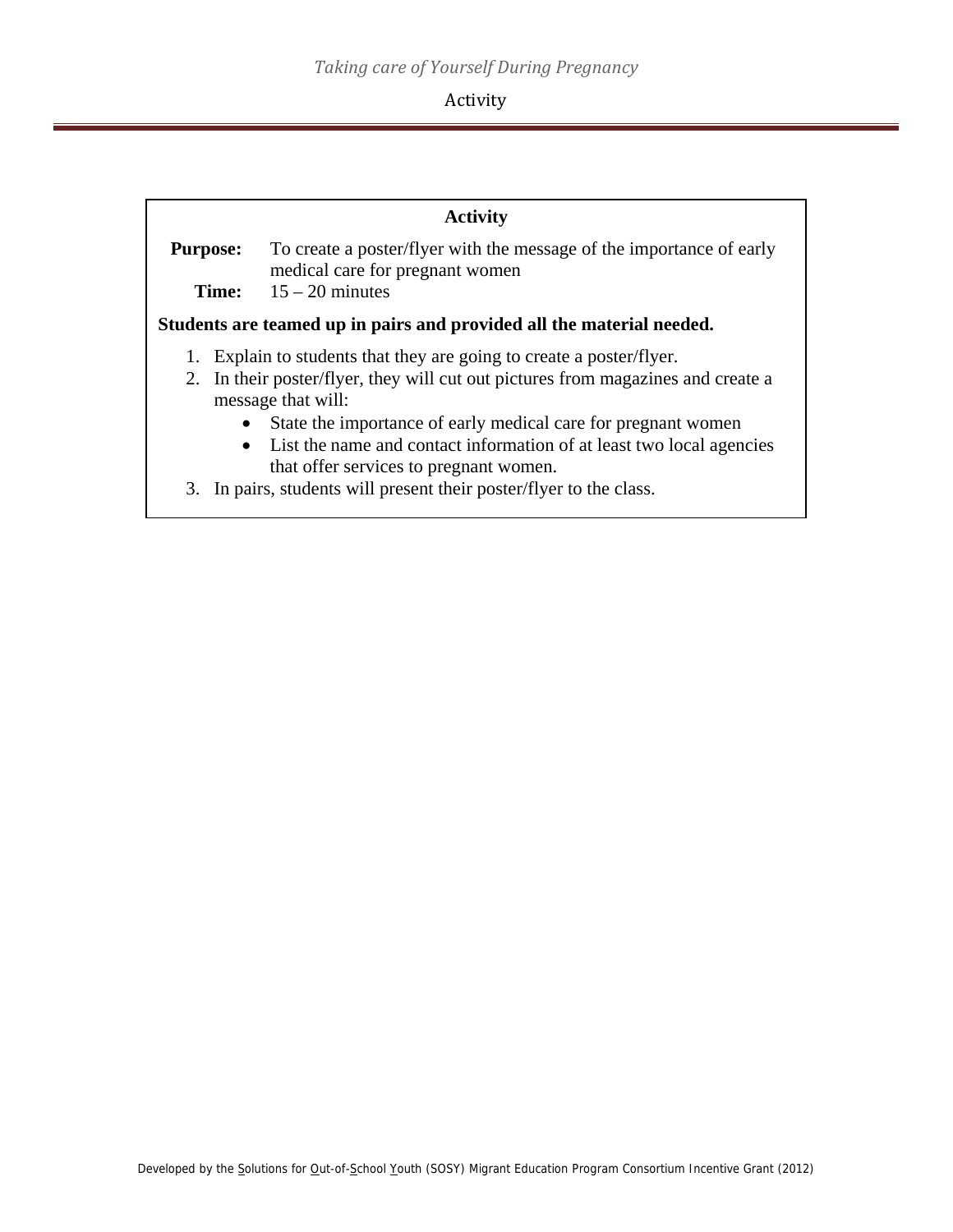

| Name: |  |
|-------|--|
| Date: |  |

1. What is good prenatal care?

Pre-Assessment

2. List three things that are part of the physical examination at a prenatal medical visit.

3. What agency provides foods, healthcare referrals and nutrition education for low-income pregnant women?